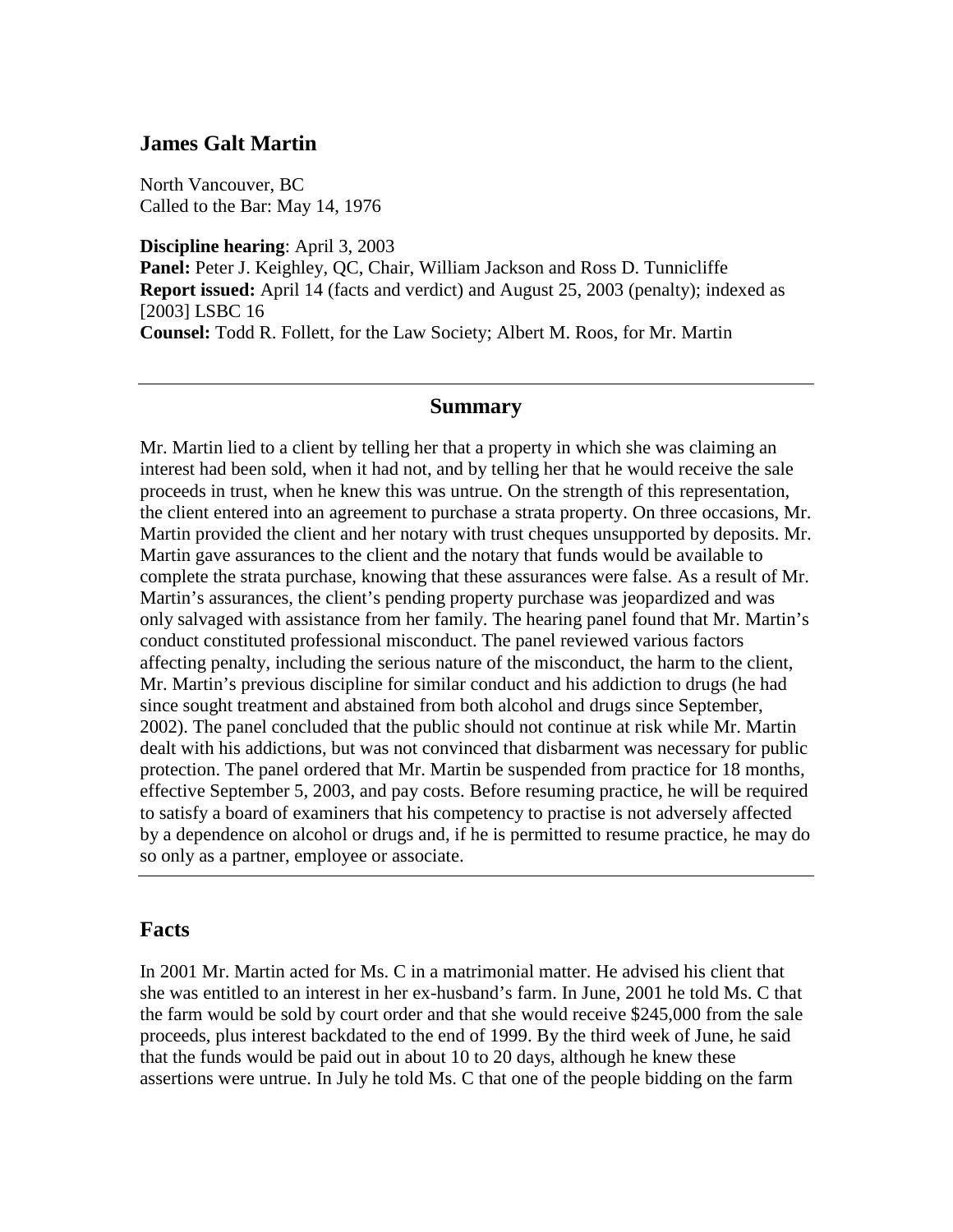had made a complaint and had frozen the sale proceeds. Mr. Martin knew his assertion was untrue.

Relying on Mr. Martin's advice that she would be receiving funds from sale of the farm, Ms. C made an offer to purchase a townhouse. Between late July and mid-August Mr. Martin advised his client on several occasions that the money would be available any day, although he knew these assertions were untrue. On Mr. Martin's advice and based on his assurances, she removed the subject clauses on her townhouse offer.

On August 10 Mr. Martin provided a trust cheque for \$245,000 to Ms. C but the cheque was not honoured for lack of sufficient funds, as Mr. Martin knew it would be. Mr. Martin told the client that the cheque was dishonoured because his account had been garnisheed by another lawyer, although he knew this was untrue. Ms. C advised Mr. Martin that she needed the money to close her real estate transaction. Mr. Martin told her the money would be available, but when Ms. C attempted to present the trust cheque for certification, the bank advised there were insufficient funds.

Ms. C subsequently retained a notary public on the townhouse purchase. On August 24 Mr. Martin told the notary that he would deliver a trust cheque to her on August 28, although he knew he held no money for Ms. C. He later told Ms. C that he would deliver to the notary a cheque for \$204,301.21 the next day, but he did not. He instead provided Ms. C with a cheque for \$40,698.79, which she was unable to cash due to lack of sufficient funds. He later delivered a cheque to the notary, but it was also uncashable due to lack of sufficient funds.

The notary negotiated an extension of the completion date on the townhouse purchase. Mr. Martin again told Ms. C that his trust account had been garnished, which was untrue. On August 30 he promised the notary that he would have the funds available the next day, which assertion he knew to be untrue. Ms. C's townhouse purchase subsequently completed, at a significantly higher cost, with financial assistance from members of her family.

Ms. C and the notary public complained to the Law Society about Mr. Martin. The chair of the Discipline Committee ordered an investigation of his books, records and accounts. A citation was issued against Mr. Martin and, in lieu of a proceeding to consider an interim suspension pending hearing, the Discipline Committee accepted Mr. Martin's undertaking to abide by certain practice conditions, including having another lawyer oversee his files and serve as a co-signatory on his trust accounts. At that time, Mr. Martin planned to sell his law practice, but had since indicated an intention to continue practising law.

# **Verdict**

The hearing panel found that Mr. Martin's conduct constituted professional misconduct.

# **Penalty**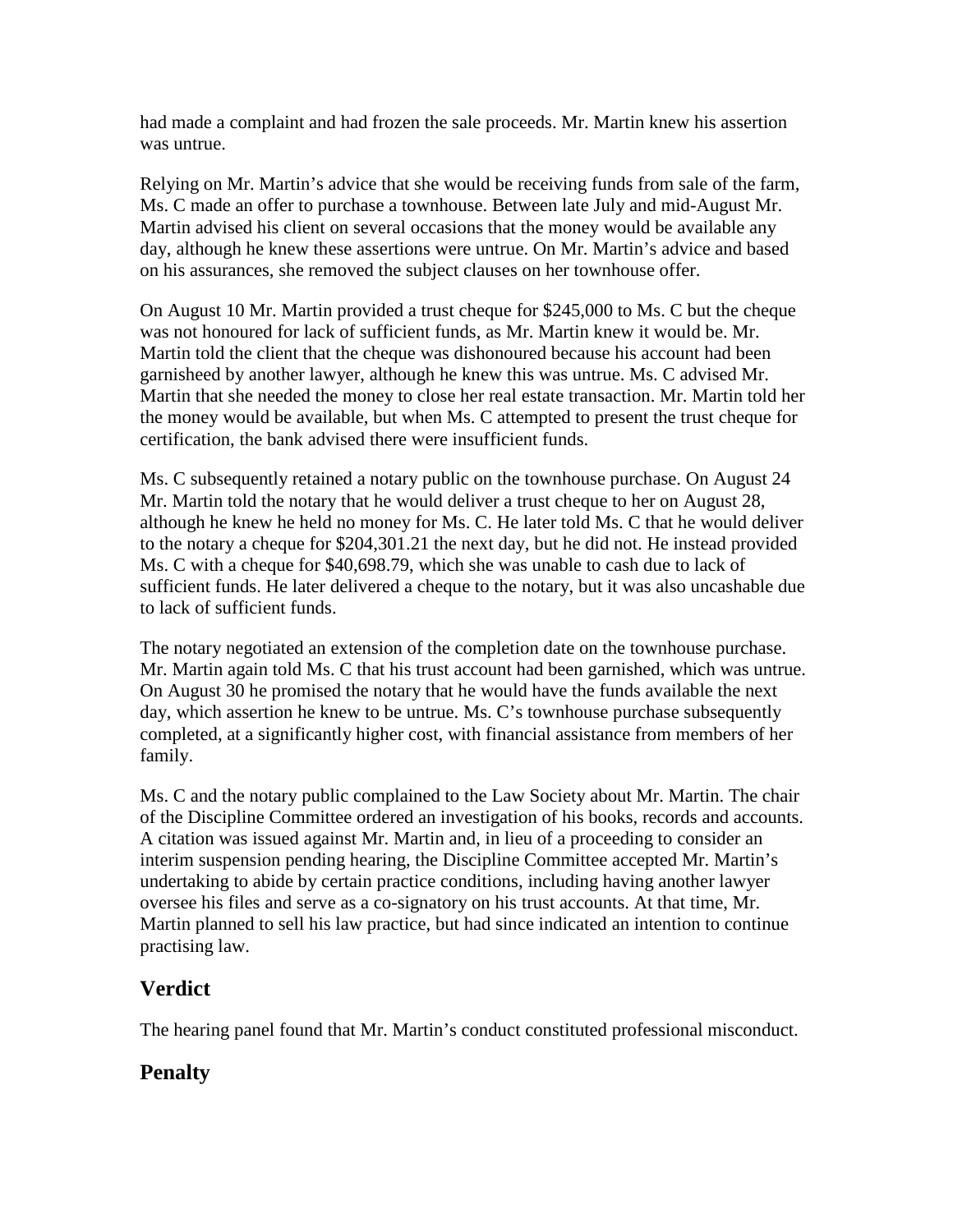The panel considered a broad range of factors affecting penalty, including the serious nature of Mr. Martin's conduct in repeatedly lying to his client over the conduct of her file and lying to third parties, in particular Ms. C's notary and realtor about the availability of funding to complete Ms. C's purchase of a townhouse. He generated three false documents, the uncashable cheques, and took steps to hide his deceptions from his office staff. His lies were proactive and calculated to encourage Ms. C to take steps he knew would lead to disaster.

Although Ms. C's family provided financial assistance that allowed her to complete the townhouse transaction, Ms. C had to borrow money and lost time from work. She later settled her claim against Mr. Martin for \$35,000. Mr. Martin's lies allowed him to avoid admitting that he had done absolutely nothing to secure his client's position.

The panel looked closely at Mr. Martin's personal circumstances, including the fact that he had assumed a heavy family law workload for which he was not well prepared, and had become addicted to drugs. He was a heavy user of cocaine at the time of these incidents, and had been a life- long user of marijuana, but he had abstained from both drugs and alcohol since September, 2002 when he entered a treatment program.

The panel also looked at Mr. Martin's professional conduct record, noting that he had been fined and suspended for two months in 1997 for wrongful conversion, in circumstances that reflected an indifference to clients' interests and property. At that time, the panel took into account his heavy workload and marriage breakdown and he was placed under practice conditions. He was also disciplined for breach of undertaking in 1999 and underwent conduct reviews in 1991, 1993 and 1998.

The panel considered past discipline cases and pointed to the need for general and specific deterrence and for public confidence in the integrity of the profession.

The panel expressed concern that Mr. Martin had misled a psychiatrist with whom he had met at the time of the 1997 hearing in that he had denied using any illicit drugs when he was in fact a marijuana user. Moreover, although psychiatric evidence in the current hearing attributed Mr. Martin's behaviour to poly-substance abuse, this did not account for his earlier behaviour. It appeared more likely that he had procrastination problems that he sought to conceal with lies.

After considering penalty options, the panel concluded that the public should not continue at risk while Mr. Martin dealt with his drug addiction. The panel was not, however, convinced that disbarment was necessary for public protection. It was unclear whether Mr. Martin's conduct resulted from a character deficiency or a treatable illness, and the panel fixed a penalty that would allow him to establish that it is the latter. The panel ordered that Mr. Martin:

- 1. be suspended for 18 months, effective September 5, 2003;
- 2. before being permitted to resume practice, satisfy a board of examiners appointed by the Practice Standards Committee that his competency to practise law is not adversely affected by a dependence on alcohol or drugs;